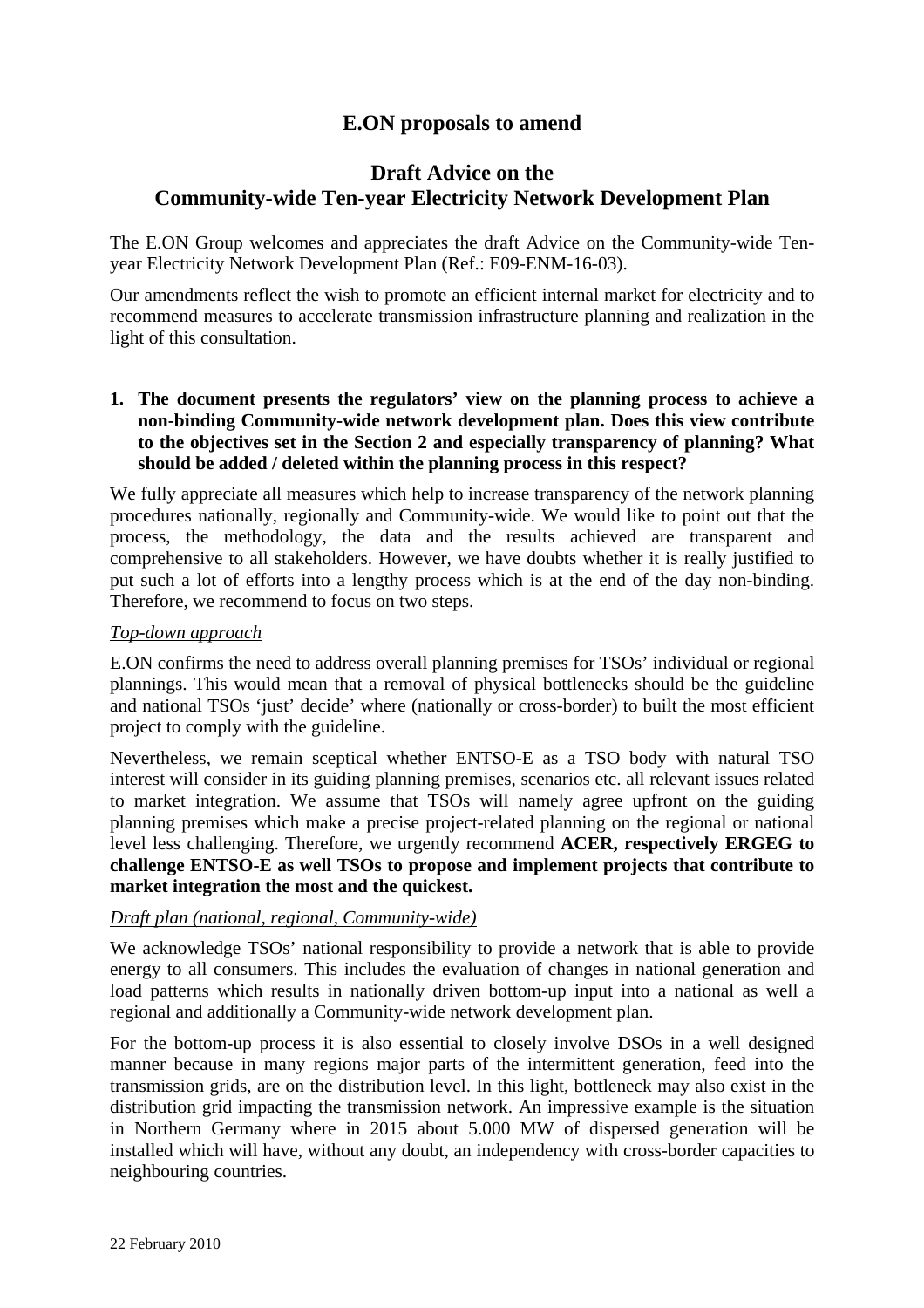At this stage, we consider it counter-productive to hold another three consultations with stakeholders. We think **it would be much more beneficial to organize only one additional consultation in which a Community-wide network development plan with national annexes is introduced.** This national plans as annexes are the linking element between the Community-wide more high level plan and its national implementation as well as nationally driven projects. All will be subject to the same consultation of which the national plans will be made binding by NRAs after the entire process is completed. This will immensely speed up the entire consultation process.

## **2. The document describes the contents of the Community-wide network development plan. Does it reflect the topics needed for the plan? What should be added / deleted within the contents of the plan?**

Overall, we agree with the proposed content of the Community-wide network development plan. The only missing pieces are a **clear, precise and joint understanding of planning criteria** such as n-1 and dynamic rating and a **clear indication who remains responsible if single projects of the previously adopted plan have not been implemented**. We recommend to clearly black-board the relevant entity (see 6.6.3 b).

#### **3. The document addresses European generation adequacy outlook. What should be added / deleted in this respect when ERGEG gives its advice?**

We agree in principle. The generation adequacy outlook should serve as a further guideline. However, the conclusions should be drawn with the full awareness that the information for generation might change over a period of 10 years. Under no circumstances information received from generators in the framework of the adequacy report should be taken as binding.

#### **4. The document describes the topics (existing and decided infrastructure, identification of future bottlenecks in the network, identified investment projects, technical and economic description of the investment projects) for the assessment of resilience of the system. Is this description appropriate? Should it be changed and if so, how?**

We agree in general. All scenarios used shall be compliant with the achievement of the 20/20/20 target. In addition to the economic criteria stated, the changes in costs of ancillary services, ie redispatch, shall be taken into consideration as well.

The existing bottlenecks within the regions and across the borders should be clearly shown in the 10-Year-Electricity-Network-Development-Plan including measures to overcome them. The countermeasures should then have a high priority for implementation.

## **5. The document sets out criteria for regulatory opinion. Are these criteria clear and unambiguous? If not, how they should be amended?**

The criteria for regulatory opinion as proposed under section 7 refer overall to the completeness of the Community-wider network development plan and whether its elaboration complies with the process foreseen. **We fully miss a thorough evaluation of the identified investment projects and ACER's statement whether they fulfil the objectives under section 2 of the consultation paper**, respectively ENTSO-E's priorities as set forth by the consulted planning premises, scenarios etc. Therefore, we recommend to evaluate the plan, inter alia, under a market integration perspective.